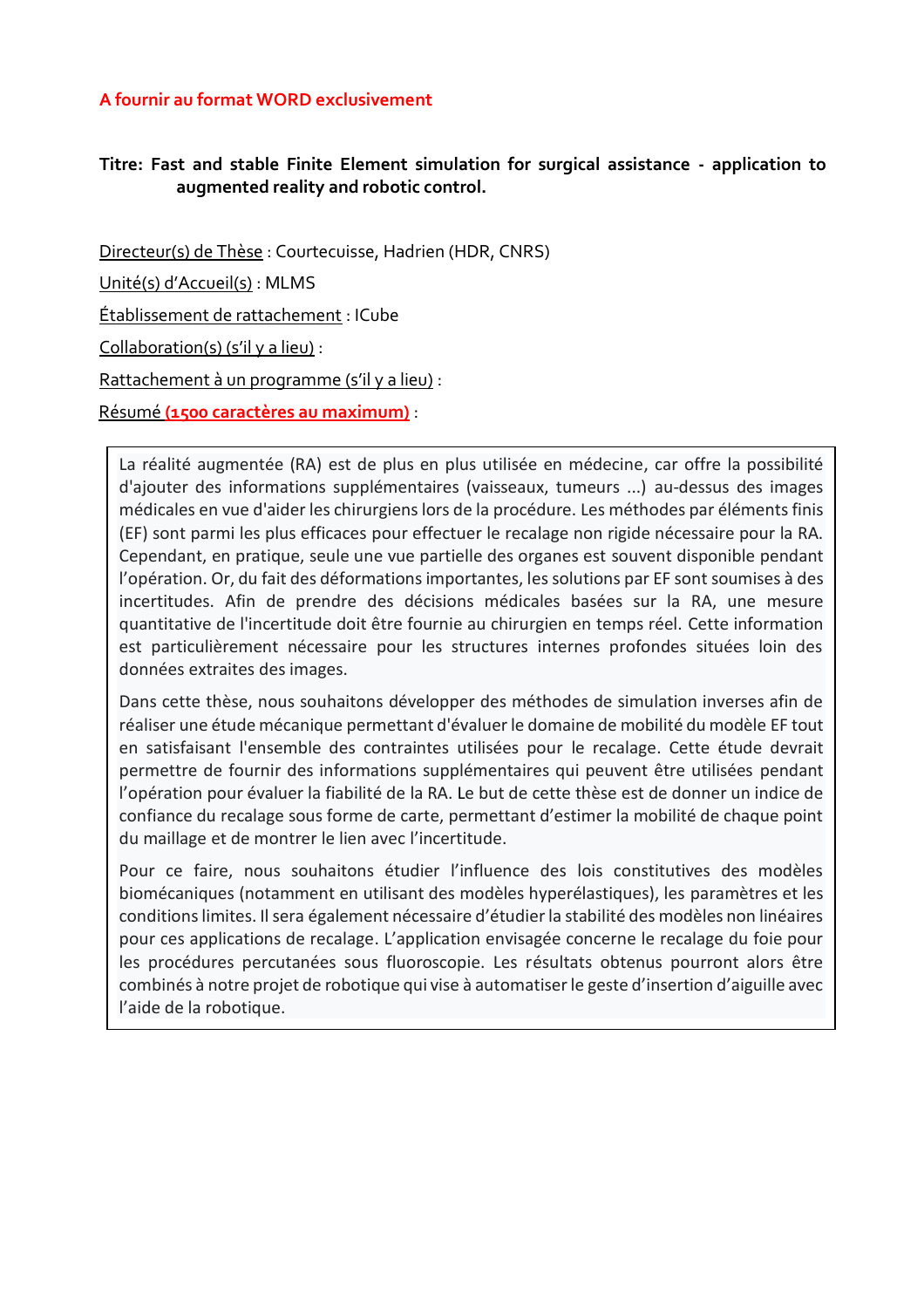## **Fast and stable Finite Element simulation for surgical assistance**

# **- application to augmented reality and robotic control -**

**Context:** Radiofrequency ablation (RFA) is a percutaneous procedure that uses electrical energy and heat to destroy cancer cells. In this context, access to organs is ensured by using needles puncturing the skin, which represents the least invasive surgical technique to access deep internal structures into the organs. Unlike traditional (mini-) invasive approaches, the needles only affect a localized area close to the needle shaft, thus reducing the occurrence of traumas and risks of postoperative complications **[VLSP18]**. However, **needle-based approaches can be exceedingly complex**. Indeed, the effectiveness of needle-based intervention depends on the accuracy of the needle positioning ( $\approx$  3 mm **[JBTM18]**). Reaching this accuracy is challenging because, contrary to laparoscopic surgery, no direct visual access is permitted.

Advanced numerical simulators are now considered a clinically relevant tool for students' training and formation. This is mainly because deformable models are simultaneously very realistic (both visually and physically) and very efficient to allow real-time computations, sometimes including validation of their behavior against real organs **[MHCW10]**. The general trend is to introduce biomechanical models directly in the Operating Room for visual assistance during the surgery providing an Augmented Reality (AR) view of internal structures. As opposed to image-to-image registration, biomechanical models can predict the behavior of structures. It can give a physicsbased extrapolation of the deformation in areas where few or no intraoperative data are available (see **[PCRA17]** for a detailed discussion).

Most of the time, only a partial view of the organs is available intra-operatively. FE solutions are therefore subject to uncertainties during the non-rigid registration process. Therefore, quantitative measurement of uncertainty should be provided to the surgeon in real-time to make medical decisions based on augmented visualization. This information is especially needed for deep internal structures far from intraoperative image data.

We are particularly interested in the robotization of percutaneous procedures in the liver. Although this Ph.D. won't explicitly address the robotic aspects, it will be part of a larger autonomous robotic needle steering project for cancer treatments. In addition, thanks to our collaboration with the IHU Strasbourg, we aim at testing our methods during an animal experiment.

**Objectives:** In 2018, we introduced a registration method **[AGVM18]** successfully applied during an actual human intervention. However, this method is based on markers tracked with external infrared cameras, which is impossible in a percutaneous context since the abdominal cavity is not open. In this Ph.D., we will extend this method for needle insertion applications using fluoroscopy and fiducials markers (see **Fig.1**).



**Figure 1:** *(Left) Clinical workflow. (Right) Registration of a liver with virtual data. The imaging plane is represented along with the position of the radiating source (in blue), the internal marker's projections (black dots), and the resulting projection lines (red lines). To enforce registration, the 3D markers (green dots) are constrained on the projection lines*

We consider a set of gold fiducials manually placed percutaneously in the liver before the registration. A similar method has already been employed in **[OSMN16]** for radiotherapy of malignant liver tumors to guide the Cyberknife. Thanks to recent advances of Artis Zeego imagers, **Figure 2:** *using 2D projective constraints (blue and green arrows). The mechanical solver then finds*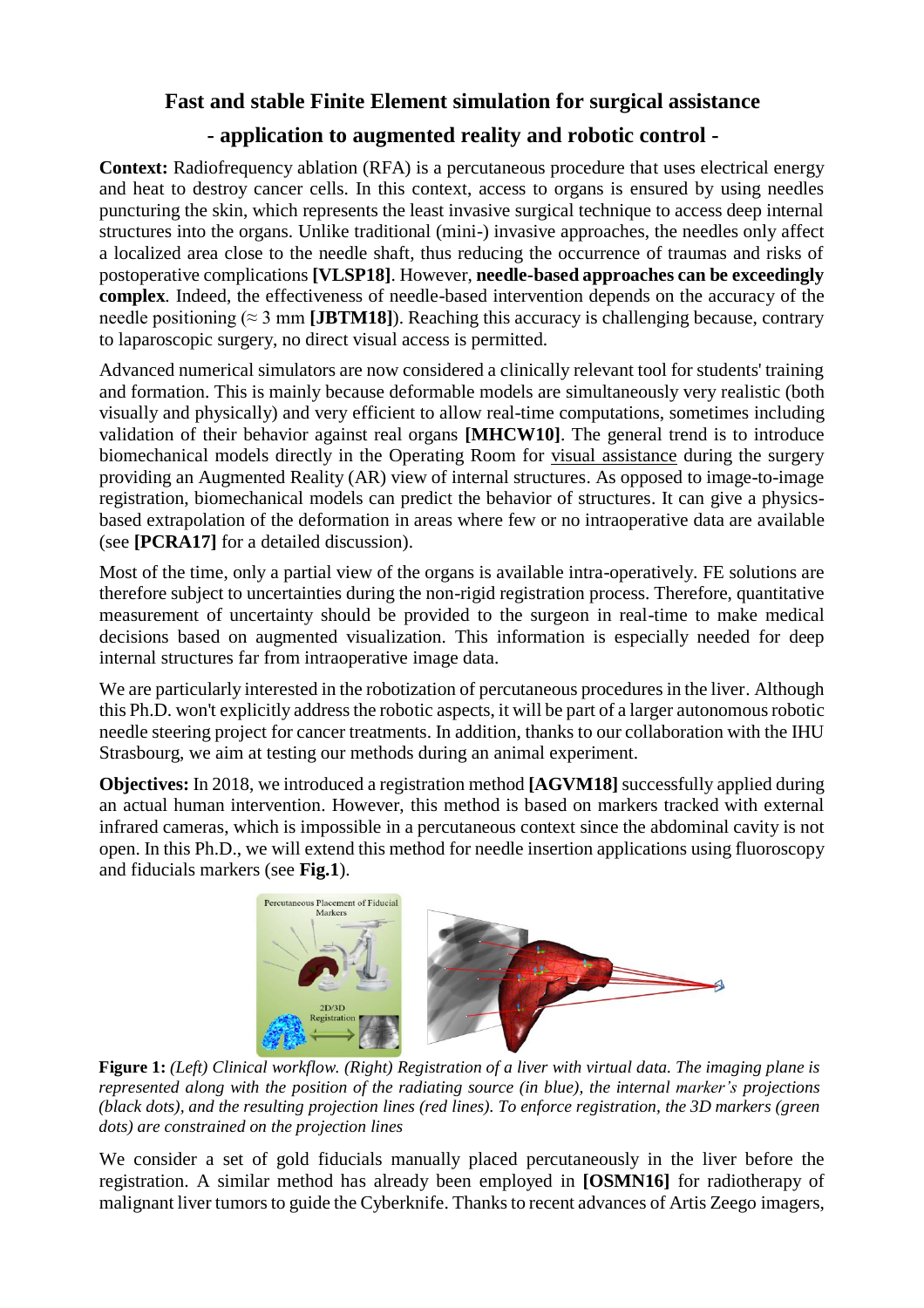an initial volume image acquisition can be performed, providing 3D positions of fiducial at the initial step. During the breathing motion, fiducial markers are tracked with fluoroscopy, and the biomechanical model will be registered in real-time with 2D projective constraints. Therefore, the first objective of this work is to propose a 2D/3D registration procedure, using projective constraints, to perform the registration during the breathing motion.

Another critical challenge concerns the validation and the accuracy of the registration procedure. Indeed, markers being placed manually without any strong assumption on their location, some model parts may be subject to uncertainties. However, providing a quantitative measurement of the uncertainty is a significant obstacle to the actual usage of these numerical tools in the OR and, more importantly, for the automatic robotic needle insertion. In this Ph.D. We will develop a method for online measurement of a confidence map associated with the non-rigid registration of a biomechanical model **[BCCB19]**. The general workflow is illustrated in figure 4.



*General workflow of the proposed solution. The method computes asynchronously a confidence map of the* registered model applying forces on the registered configuration in various directions  $\vec{x}$ ,  $\vec{y}$  and  $\vec{z}$  in *order to estimate the mobility of the model*

An augmented view combining the deformed model with medical images is displayed at high frequency. Asynchronously, at low frequency, image data and positions of the registered model are used as input of a mechanical study allowing evaluating the model's mobility. Finally, the confidence map can be used intraoperatively to only show the reliable parts of the numerical model in the augmented view. The mobility map is then combined with the augmented view of the organ only to display the reliable parts of the model fitting the desired accuracy for the surgical procedure.

The mobility is defined as the maximal displacement of the model subject to both an estimated force identified to prevent injury of tissues and image-based constraints used to perform the registration. The rationale behind this is to consider that image data provide ground truth positions of the markers. In contrast, other organ parts are subject to uncertainty, mainly related to unknown boundary conditions and mechanical parameters. We believe that mobility is directly related to the uncertainty of the registration and can be used to assess the solution's reliability. For this purpose, two key challenges will be studied i) to work with hyperelastic modeling and study the influence of the constitutive model both on the accuracy of the registration and the confidence evaluation, ii) to study the stability of the registration procedure with such nonlinear models.

### **The work will be organized as follows :**

- State-of-the-art on simulations and augmented reality
- Development and integration in the SOFA framework
- Application of the method in different examples

### **Student profile:**

- Technical Background: research skills, numerical resolution, FEM
- Coding skills:  $C_{++}$ , Python, Git
- Soft skills: teamwork, autonomous